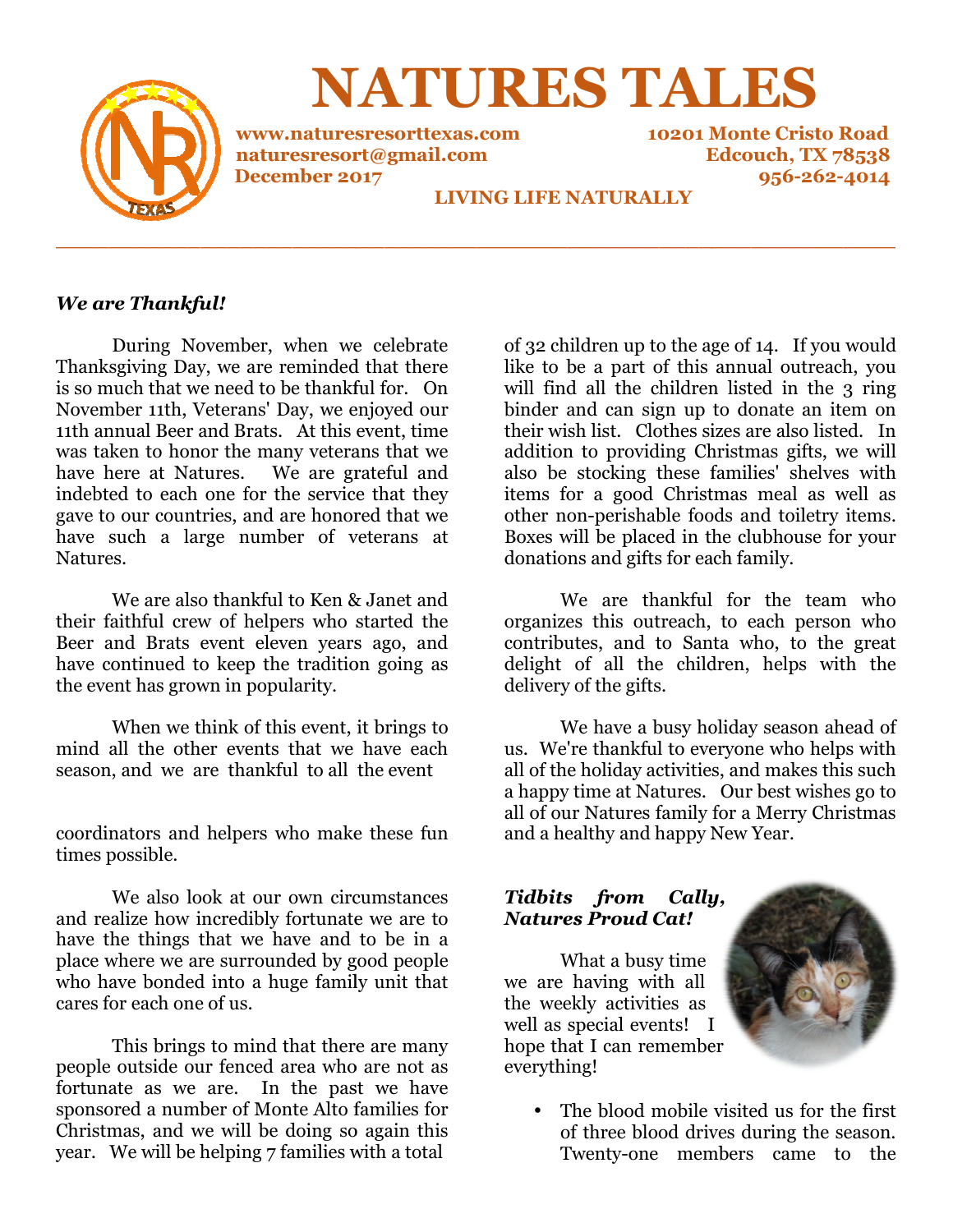clubhouse to donate blood. Four people were deferred and 17 gave life saving blood. Thank you for taking the time to donate. Thank you also to Ken for organizing all the blood drives.

Last fall we had a HUGE garage sale but our spring garage sale was HUMUNGOUS! Extra tables had to be brought into the clubhouse to accommodate the mountains of donated items, and the garage sale crew were exhausted after spending almost a whole day marking all the merchandise! On the day of the sale there was a line of people waiting to get into the clubhouse! Between the sale in the clubhouse and the sale the following day on Monte Cristo Road, over \$2,000 was made for the Fun Association!



#### *Setting up for the Garage Sale*

• The 11th Annual Beer & Brats was a huge success, in spite of the weather not cooperating! When the rain came the bar moved inside and the party continued! Many thanks to Ken & Janet who have hosted this event since its inception, and to all the bartenders, helpers, cooks and clean-up crew and everyone who brought beer or wine from their home town.

- All kinds of fun sounds came from the clubhouse as D.J. Steve provided music for a dance celebrating Tony's birthday. We also had another dance with Steven May and the Country Knights band. Thanks to the hosts of both of these dances!
- Dave, Lot 57, celebrated his 91st Birthday! Congratulations Dave. We wish you a happy, healthy year ahead, and many more birthdays!
- What a wonderful Thanksgiving meal we had. Dan & Kelley did an amazing job of organizing everything. All their helpers knew exactly what had to be done when, and it seemed that everything flowed effortlessly! The side dishes provided by everyone who came were abundant and delicious, and together with the turkeys, mashed potatoes, stuffing and desserts, it was truly a feast! Many thanks to Dan & Kelley and everyone who helped with the preparation work as well as those who helped with the clean-up afterwards. We are grateful to you all.

 That's all from me. I hope everyone has a very happy and purrrrrfect holiday season.



### *Weekly Schedule*:

#### **Monday:**

| 8:00 a.m. | Golf (outside park)             |
|-----------|---------------------------------|
| 8:30 a.m. | <b>Morning Exercise</b>         |
| 9:30 a.m. | Cardio & Weight Training        |
| 1:00 p.m. | Hand & Foot Card Room           |
| 2:00 p.m. | Petanque                        |
| 2:00 p.m. | <b>Volley Ball</b>              |
| 7:00 p.m. | <b>Country Club Dance Night</b> |
|           |                                 |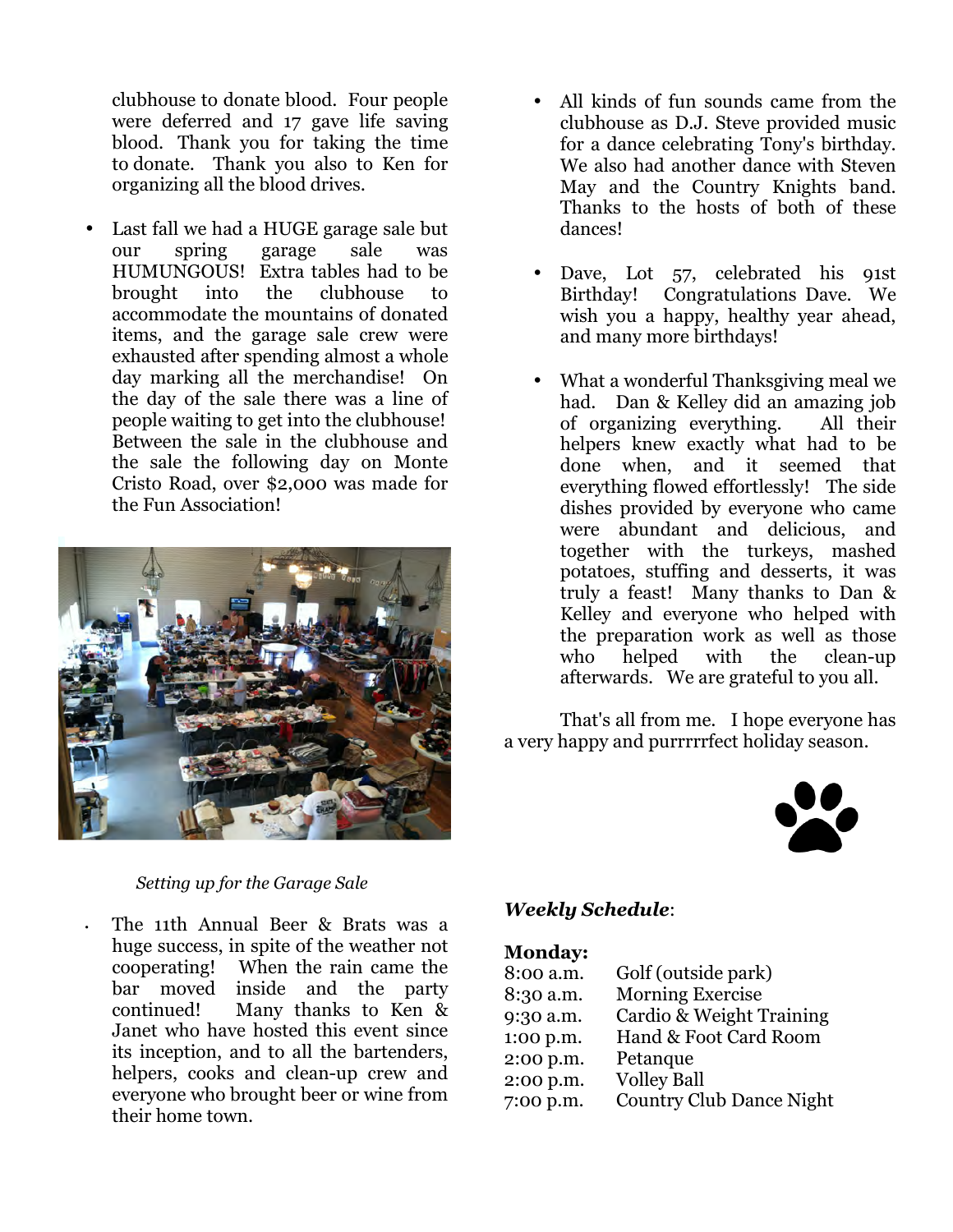# **Tuesday:**

| 10:30 a.m. | <b>Bridge Lessons</b> |
|------------|-----------------------|
| 1:00 p.m.  | Hand & Foot Card Room |
| 2:00 p.m.  | Petanque              |
| 2:00 p.m.  | <b>Volley Ball</b>    |
| 3:45 p.m.  | Wii Bowling           |

### **Wednesday:**

| 8:00 a.m. | Golf (outside park)            |
|-----------|--------------------------------|
| 8:30 a.m. | <b>Morning Exercise</b>        |
| 9:30 a.m. | Cardio & Weight Training       |
| 1:00 p.m. | Hand & Foot Card Room          |
| 2:00 p.m. | Petanque                       |
| 2:00 p.m. | <b>Volley Ball</b>             |
| 4:00 p.m. | Happy Hour at Sandy's          |
| 6:30 p.m. | <b>Mexican Train Card Room</b> |

## **Thursday:**

| 11:30 a.m. | Veggie Joe            |
|------------|-----------------------|
| 1:00 p.m.  | Hand & Foot Card Room |
| 2:00 p.m.  | Petanque              |
| 2:00 p.m.  | <b>Volley Ball</b>    |

# **Friday:**

| <b>Morning Exercise</b>        |
|--------------------------------|
| Cardio & Weight Training       |
| Hand & Foot Card Room          |
| Crafting in the Corner         |
| Petanque                       |
| <b>Volley Ball</b>             |
| <b>Camp Fire</b>               |
| $6:15 - 6:45$ p.m. Bingo Sales |
| <b>Bingo</b>                   |
|                                |

# **Saturday:**

| 10:00 a.m. | Texas Hold'em         |
|------------|-----------------------|
| 1:00 p.m.  | Hand & Foot Card Room |
| 2:00 p.m.  | Petanque              |
| 2:00 p.m.  | <b>Volley Ball</b>    |
| 7:00 p.m.  | Darts                 |

# **Sunday:**

| 1:00 p.m. | Hand & Foot Card Room |
|-----------|-----------------------|
| 2:00 p.m. | Petanque              |
| 2:00 p.m. | <b>Volley Ball</b>    |

## *December Special Events*

*2nd* **Breakfast** 8 a.m. Please sign up.

*4th* **Dance** 7 p.m. Los City Boys Band

*5th* **Craft & Vendor Fair** 9 a.m. This is a great opportunity to buy some unique Christmas gifts.

## *7th* **Fall Barbeque Fundraiser**

*7th* **Open Mic/Karaoke** 7 p.m. Sing a song, tell a joke, play an instrument, or just come and enjoy

*9th* **Breakfast** 8.00 a.m. Please sign up

*10th* **Birthdays & Anniversaries** 6:30 p.m. Join us in the clubhouse for cake & ice cream.

*13th* **Santa Clause Parade** Decorate your golf cart, bike, wheelbarrow, wagon or even yourself. Anything goes! For those not participating in the parade, grab a chair and your favorite beverage and watch the parade go by. The parade will end at Sandy's for happy hour.

*16th* **Members Meeting** 9:00 a.m.

*17th* **Open Mic / Karaoke** 7 p.m.

*18th* **Dance** 7 p.m. Bottom Line Band

*21st* **Gift Exchange** 7:00 p.m. Bring a wrapped gift (\$12 - \$15) and get ready for an evening of fun and laughter.

*23rd* **Breakfast** 8:00 a.m. Please sign up

*24th* **Wine & Cheese** 7:00 p.m.

*25th* **Christmas Dinner**

*30th* **Breakfast** 8:00 a.m. Please sign up

*31st* **New Year's Eve Dance** 7:00 p.m. Willie Garza Band

**Jan 1 Moose Milk** 11:00 a.m. If you have not had moose milk before, join us and find out